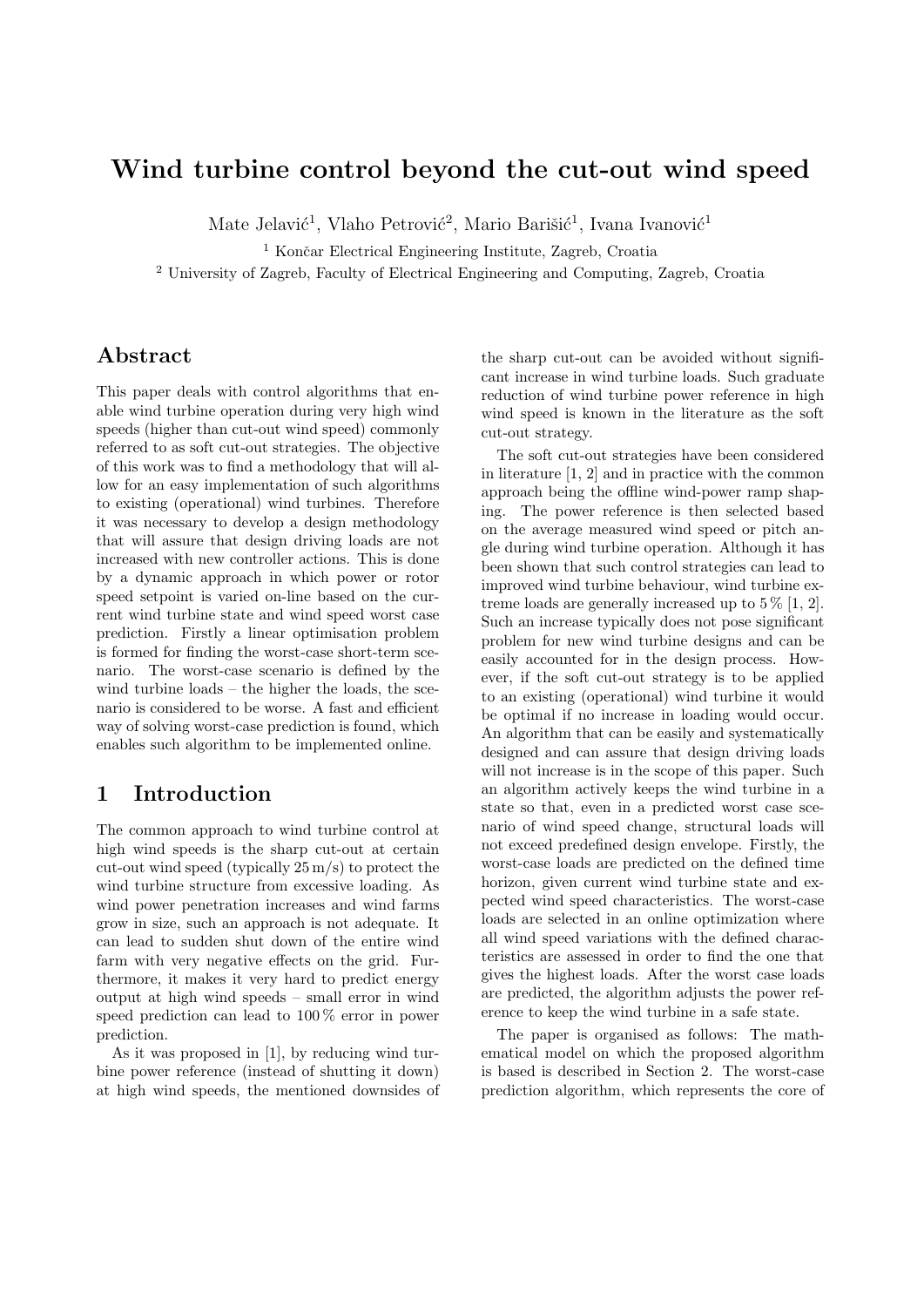the proposed control algorithm, is described in Section 3. In Section 4, the complete control algorithm for high wind speeds is described and the results are presented.

## 2 Wind turbine mathematical model

The algorithm was tested on the KONCAR K80 2.5 MW wind turbine. This turbine is direct-drive variable speed pitch controlled wind turbines with synchronous generator. In this section, simplified wind turbine mathematical model suitable for implementation to such wind turbines is described.

Since direct-drive wind turbine with rigid shaft is considered in this paper, the rotor speed dynamics can be described as:

$$
J_t \dot{\omega} = M_a - M_g,\tag{1}
$$

where  $\omega$  is rotor speed,  $M_g$  is generator electromagnetic torque,  $M_a$  is aerodynamic torque and  $J_t$  is turbine moment of inertia. The aerodynamic torque can be described with quasi-steady relation:

$$
M_a = \frac{\pi}{2} \rho_a R^3 C_Q(\lambda, \beta) v_w^2, \qquad (2)
$$

where  $\rho_a$  is air density, R is wind turbine rotor radius,  $v_w$  is effective wind speed, and  $C_Q$  is torque coefficient that describes the steady state dependence of aerodynamic torque on blade pitch angle β and tip speed ratio  $\lambda = \frac{\omega R}{v_{\text{max}}}$ .

The wind turbine tower fore-aft oscillations are modelled as:

$$
M\ddot{x}_t + D\dot{x}_t + Cx_t = F_t,\tag{3}
$$

where  $M$ ,  $D$  and  $C$  are modal mass, damping and stiffness chosen to match tower top deflections, natural frequency and damping of the first mode of the tower oscillations. Aerodynamic thrust force  $F_t$  is modelled with quasi-steady relation similar to (2):

$$
F_t = \frac{\pi}{2} \rho_a R^2 C_t(\lambda, \beta) v_w^2, \tag{4}
$$

where  $C_t$  is thrust coefficient that describes the steady state dependence of aerodynamic thrust force on blade pitch  $\beta$  and tip speed ratio  $\lambda$ .

The blade pitch actuator dynamics is described with second order differential equation:

$$
a_2\ddot{\beta} + a_1\dot{\beta} + \beta = \beta_r, \tag{5}
$$

where  $\beta_r$  is the blade pitch reference angle defined by rotor speed (i.e. power) controller. Coefficients  $a_2$  and  $a_1$  are dependant on the machine since larger wind turbine must have slower pitch actuation dynamics.

## 3 Worst-case prediction algorithm

In this section, the prediction of the worst-case scenario for the wind turbine on a given time horizon is described. Worst-case scenario can be arbitrarily chosen, e.g. as maximal rotor speed or load (either peak value or a mean value) or even linear combination of several loads on a given horizon. Based on a linearised wind turbine model and the expected wind speed spectrum, the prediction is formed as linear optimisation problem, where all possible wind speed variations with given characteristics are assessed and the one that produces the worst-case scenario (e.g. that produces the maximal load value) is chosen.

#### 3.1 Mathematical model used for prediction

Since the prediction is formed as a linear optimisation problem, wind turbine mathematical model from Section 2 has to be linearised, discretised and written in the state space form. Note that all values defined in this subsection and used in the remaining of the paper represent deviations from the operating point values – symbol ∆ is omitted on purpose to obtain better readability.

The state vector  $\tilde{x}_k$  describing the wind turbine dynamic behaviour is chosen as:

$$
\tilde{x}_k = \begin{bmatrix} x_{t,k} & \dot{x}_{t,k} & \omega_k & e_{I,k} \end{bmatrix}^T, \tag{6}
$$

where  $e_I$  represents discrete time integral (i.e. accumulation) of the rotor speed reference tracking error:

$$
e_{I,k} = e_{I,k-1} + T_s \left( \omega_{ref,k} - \omega_k \right), \tag{7}
$$

where  $\omega_{ref}$  is rotor speed reference and  $T_s$  is the sampling time.

Furthermore, the wind turbine mathematical model is augmented with rotor speed control loop for high wind speeds (pitch controller). Since gain scheduled PI controller is used, it can be written as:

$$
\beta_{r,k} = K_P \left( \omega_{ref,k} - \omega_k + \frac{1}{T_I} e_{I,k} \right), \qquad (8)
$$

where  $K_P$  and  $T_I$  are gain scheduled PI controller parameters.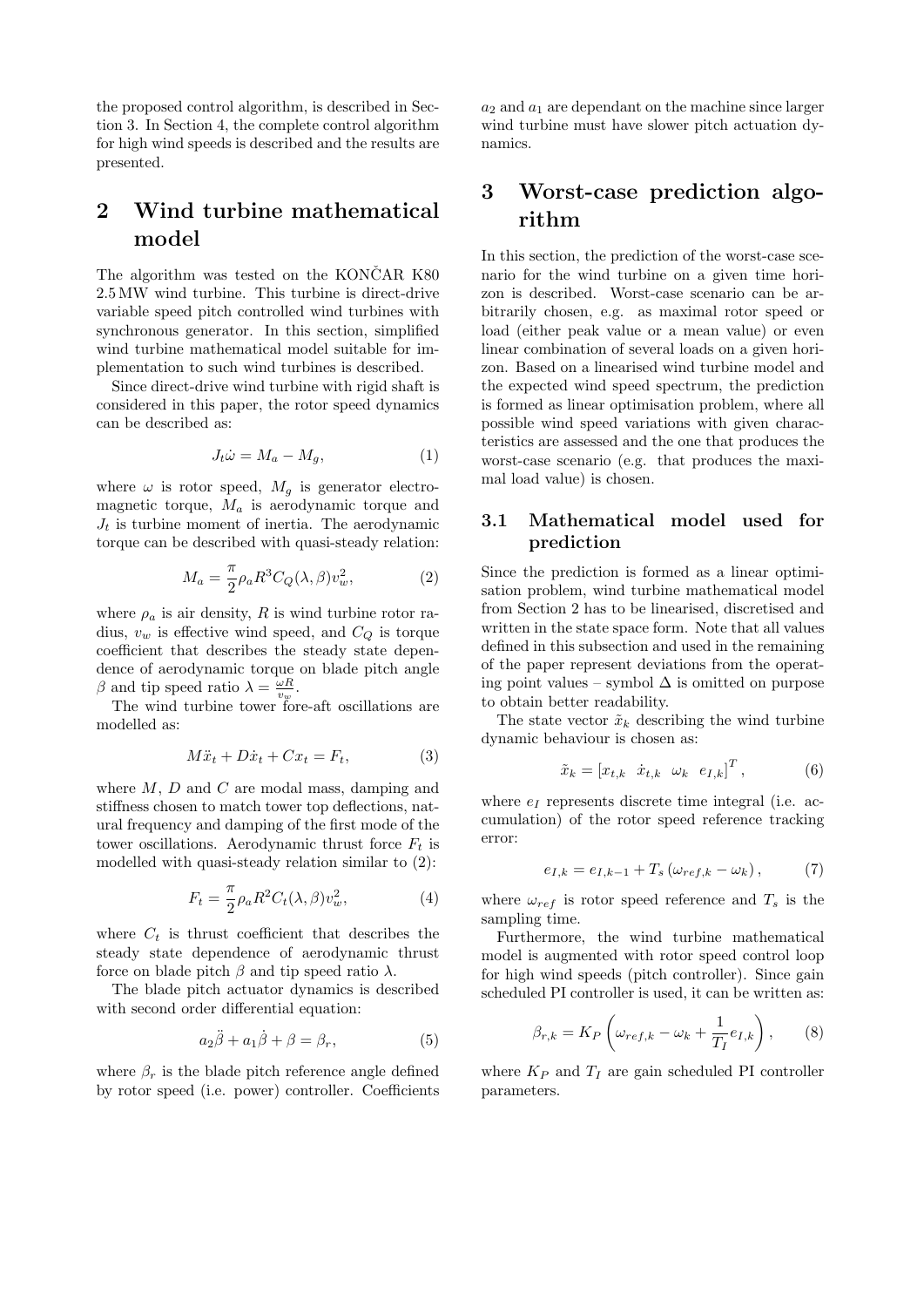The proposed algorithm is intended to work only during high wind speeds, when the generator electromagnetic torque is typically kept constant. Therefore the generator electromagnetic torque is omitted from the linearised wind turbine model.

Therefore the input vector is chosen as:

$$
\tilde{u}_k = \begin{bmatrix} v_{w,k} & \omega_{ref,k} \end{bmatrix}^T, \tag{9}
$$

and the complete linearised mathematical model can be written as:

$$
\tilde{x}_{k+1} = A_{\text{WT}} \tilde{x}_k + [B_{\text{WT},v} \ B_{\text{WT},\omega}] \tilde{u}_k, \ny_k = C_{\text{WT}} \tilde{x}_k + [D_{\text{WT},v} \ D_{\text{WT},\omega}] \tilde{u}_k.
$$
\n(10)

The output variable  $y_k$  in (10) can be chosen arbitrarily, depending on how the worst-case scenario is defined.

Since the proposed algorithm has to evaluate all possible wind speed variations and choose the worst one, it is necessary to augment wind turbine mathematical model with the wind speed mathematical model:

$$
x_{\xi,k+1} = A_{\xi} x_{\xi,k} + B_{\xi} \xi_k,
$$
  
\n
$$
v_{w,k} = C_{\xi} x_{\xi,k} + D_{\xi} \xi_k,
$$
\n(11)

where  $x_{\xi}$  is state vector and  $\xi \sim \mathcal{N}(\bar{\xi}, \sigma_{\xi}^2)$  is Gaussian noise defined by its mean value  $\bar{\xi}$  and variance  $\sigma_{\xi}^2$ . Such a noise can be considered as an excitation for the wind speed mathematical model, while model matrices are chosen in order to match expected wind speed spectrum  $G_{sp}(j\omega)$ :

$$
G_{sp}(j\omega) \approx C_{\xi} \left( e^{j\omega T_s} I - A_{\xi} \right)^{-1} B_{\xi} + D_{\xi}, \quad (12)
$$

where  $I$  is identity matrix of appropriate dimensions.

Now the complete mathematical model with state vector  $x_k = \begin{bmatrix} \tilde{x}_k^T & x_{\xi,k}^T \end{bmatrix}^T$  and input vector  $u_k = [\xi_k \ \omega_{ref,k}]^T$  can be written as:

$$
x_{k+1} = Ax_k + Bu_k,
$$
  
\n
$$
y_k = Cx_k + Du_k,
$$
\n(13)

where model matrices are:

$$
A = \begin{bmatrix} A_{\text{WT}} & B_{\text{WT},v}C_{\xi} \\ 0 & A_{\xi} \end{bmatrix},
$$
  
\n
$$
B = \begin{bmatrix} B_{\text{WT},v}D_{\xi} & B_{\text{WT},\omega} \\ B_{\xi} & 0 \end{bmatrix},
$$
  
\n
$$
C = \begin{bmatrix} C_{\text{WT}} & D_{\text{WT},v}C_{\xi} \end{bmatrix},
$$
  
\n
$$
D = \begin{bmatrix} D_{\text{WT},v}D_{\xi} & D_{\text{WT},\omega} \end{bmatrix}.
$$
 (14)

#### 3.2 Formulation of optimization procedure

Worst-case prediction algorithm has to assess all expected wind speed variations on a given horizon and choose such wind speed that brings the wind turbine in the worst possible condition. The expected wind speed variations are defined by the wind speed spectrum (12) and by the Gaussian noise exciting wind speed model  $\xi \sim \mathcal{N}(\bar{\xi}, \sigma_{\xi}^2)$ .

First, we define vectors:

$$
X = \begin{bmatrix} x_1^T & x_2^T & \cdots & x_N^T \end{bmatrix}^T,
$$
  
\n
$$
Y = \begin{bmatrix} y_0^T & y_1^T & \cdots & y_{N-1}^T \end{bmatrix}^T,
$$
  
\n
$$
V_{\xi} = \begin{bmatrix} \xi_0 & \xi_1 & \cdots & \xi_{N-1} \end{bmatrix}^T,
$$
  
\n
$$
\Omega_r = \begin{bmatrix} \omega_{ref,0} & \omega_{ref,1} & \cdots & \omega_{ref,N-1} \end{bmatrix}^T,
$$
\n(15)

where  $N$  is length of prediction horizon. Now, the wind turbine mathematical model over the prediction horizon can be written as:

$$
X = \mathbf{A}x_0 + \mathbf{B}_V V_{\xi} + \mathbf{B}_{\Omega} \Omega_r,
$$
  
\n
$$
Y = \mathbf{C}x_0 + \mathbf{D}_V V_{\xi} + \mathbf{D}_{\Omega} \Omega_r,
$$
\n(16)

where matrices **A**, **B**, **C** and **D** are constructed directly from state space model matrices (14).

Before formulating the optimization procedure for finding the worst-case scenario, we have to define what worst-case scenario is. To this end, linear combination of wind turbine mathematical model outputs is used, i.e. performance index  $J = h^T Y$ is defined, where vector  $h$  defines the linear combination of outputs to be used. The vector  $h$  is constructed to include all the design driving loads in the criterion. The higher values of J indicate the worse wind turbine condition, meaning that worstcase prediction can be formulated as linear optimisation problem:

maximize 
$$
h^T \mathbf{D}_V V_{\xi}
$$
  
\nsubject to  $e^T V_{\xi} = e^T \bar{V}_{\xi} = N \bar{\xi}$ ,  
\n $(V_{\xi} - \bar{V}_{\xi})^T (V_{\xi} - \bar{V}_{\xi}) \leq N \sigma_{\xi}^2$ .

Optimization constraints follow from the distribution of excitement variable  $\xi \sim \mathcal{N}(\bar{\xi}, \sigma_{\xi}^2)$ , where the first constraint ensures the mean value, and the second constraint ensures the variance of the excitation variable. Note that in the first constraint, vector  $e = \begin{bmatrix} 1 & 1 & \cdots & 1 \end{bmatrix}^T$  is used for calculation of the mean value. Also note that vector  $\bar{V}_{\xi}$  is introduced in both constraints and it represents the expected value of the vector  $V_{\xi}$ . The most straightforward approach is to choose  $\bar{V}_{\xi} = e \bar{\xi}$ , i.e. that all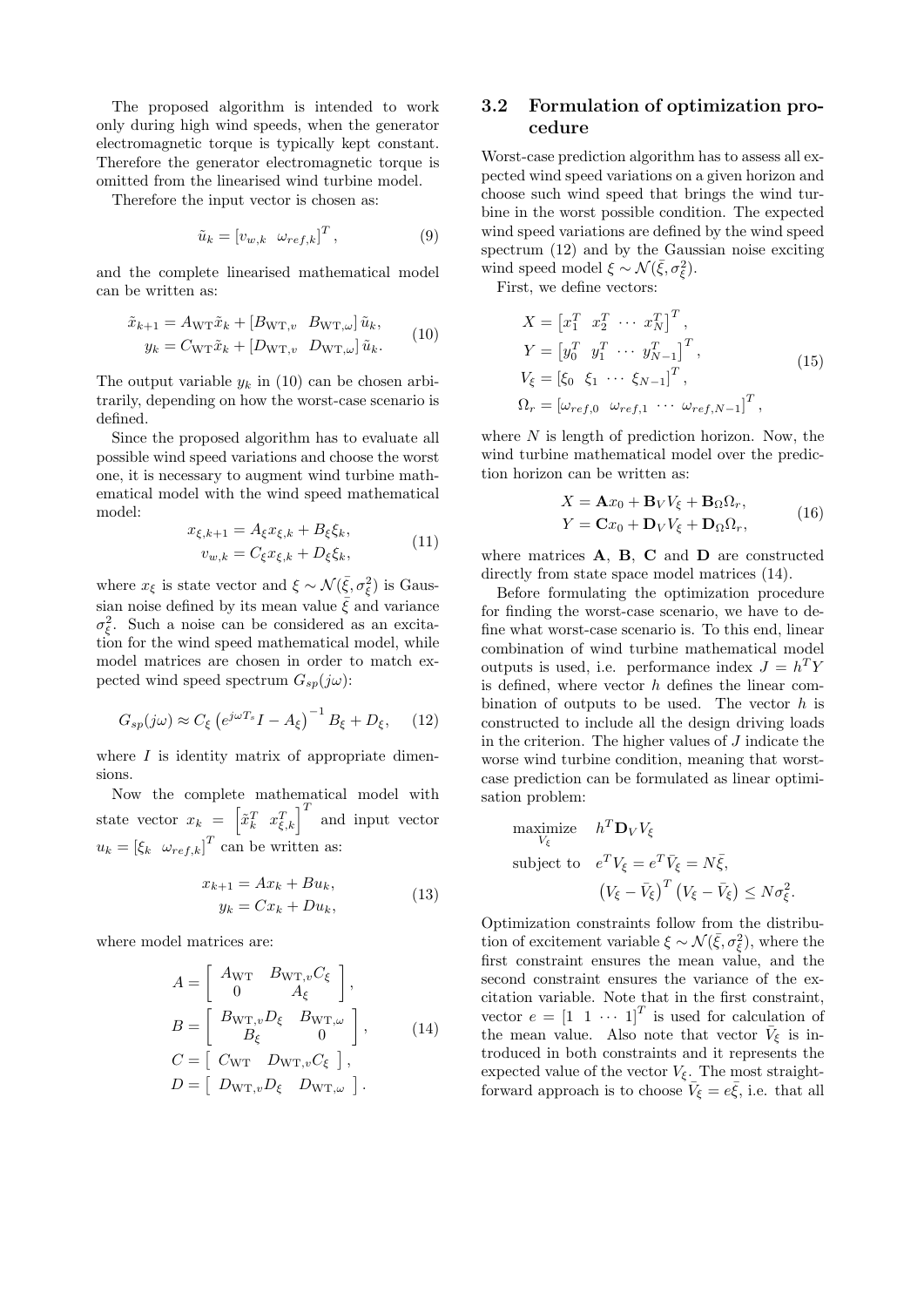its components are equal to the mean value of the excitation signal. But also any knowledge about future wind speed can be incorporated into  $\bar{V}_{\xi}$  as well, e.g. if the wind gust is predicted [3, 4] etc.

#### 3.3 Online solver for worst-case optimization problem

For the worst-case prediction to be used online, it is necessary to guarantee fast and reliable solving of the optimization problem described in the previous subsection. Although there are fast solvers described in the literature as well as examples of implementations of online optimizations [5], it was decided against using standard solver for linear optimization problems. Instead, specific structure of the proposed optimization problem is used in order too ensure that finding of solution is as fast as possible.

Generally, linear optimization problems always have solution in the direction defined by the optimization criterion [6]. In our case, the direction is defined by the vector  $\mathbf{D}_V^T h$ . Therefore, the optimization is equivalent to finding the farthest point in the direction of the vector  $\mathbf{D}_V^T h$ , that does not violate the constraints. In other words, the solution to the linear optimization problem, if bounded, will always lie on at least one constraint.

Let us now analyse the constraints. The constraint that ensures the mean value  $(e^T V_{\xi} = N \bar{\xi})$ defines a hyperplane on which the solution must lie. The other constraint defines a hypersphere with centre in point  $\bar{V}_{\xi}$  and radius  $\sigma_{\xi}\sqrt{N}$ . Therefore the optimal solution has to be on the intersection of the hyperplane defined by the mean value  $\bar{\xi}$  and variance  $\sigma_{\xi}^2$ . It should be noted that the centre of the hypersphere  $\bar{V}_{\xi}$  also lies on the hyperplane  $e^T V_{\xi} = N \bar{\xi}.$ 

Described geometric structure can be exploited for fast finding of optimal solution. First the projection of the vector  $\mathbf{D}_V^T h$  on the hyperplane  $e^T V_{\xi} =$  $N\bar{\xi}$  has to be found:

$$
g = \mathbf{D}_V^T h - \left(e^T \mathbf{D}_V^T h\right) e. \tag{17}
$$

Then the optimal solution  $V_{\xi}^*$  is found by moving from  $\bar{V}_{\xi}$  in the direction of vector g exactly the amount of the hypersphere radius  $\sigma_{\xi} \sqrt{N}$ :

$$
V_{\xi}^* = \bar{V}_{\xi} + \frac{\sigma_{\xi}\sqrt{N}}{g^T g}g.
$$
 (18)

Relations (17) and (18) ensure that  $V_{\xi}^*$  is the optimal solution to the optimization problem described in the previous subsection. It is obvious that optimization is reduced to vector algebra, where the direction of the solution is defined by the wind turbine mathematical model and optimization criterion (and therefore it can be calculated offline), while the hypersphere centre  $\bar{V}_{\xi}$  and radius  $\sigma_{\xi}\sqrt{N}$ are defined by the expected wind conditions and should be updated during wind turbine operation. Since the online part of the optimization problem can be reduced to finding appropriate direction of vector g based on current operating point and to summation of two vectors (18), the proposed worstcase scenario prediction can be executed extremely fast.

Figure 1 shows the optimization procedure described with (17) and (18). For visualisation purposes, the simplified optimization problem that uses the prediction horizon with only three samples is shown in the figure (hence it can be shown in 3D). The intersection of two contraints (plane and sphere) results in blue circle. Therefore points of the blue circle represent the wind speed deviations with the same mean value  $\bar{\xi}$  and variance  $\sigma_{\xi}^2$  – in other words, the optimal solution is located on the blue circle as well. The vector  $\mathbf{D}_V^T h$  shows the direction where optimisation criterion increases, so the vector's projection on the plane containing blue circle points directly to the optimal solution.



Figure 1: Visualisation of the simplified optimization problem.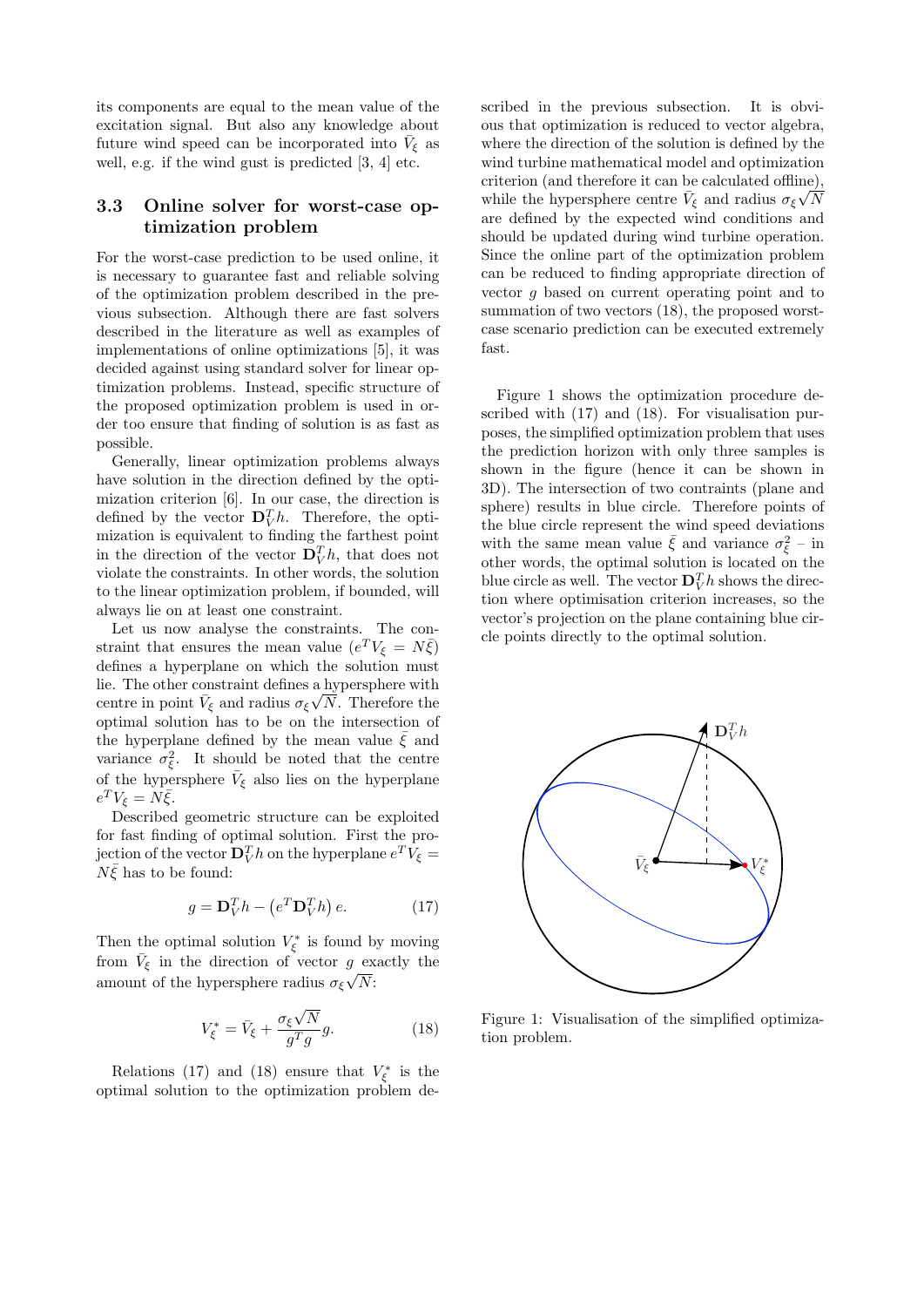# 4 Active load reduction beyond cut out wind speed

In this section, the control algorithm that actively keeps the loads in the design envelope, even when wind speed is higher than cut-out value, is presented. The principle scheme of the proposed control algorithm is shown in Fig. 2. The core of the algorithm is worst-case prediction algorithm described in the previous section, where the highest expected mean value of the tower bending loads is predicted. If the predicted loads exceed the design envelope loads, the wind turbine power (i.e. rotor speed) reference is reduced in order to achieve lower wind turbine loads. By changing the rotor speed reference, both tip speed ratio  $\lambda$  and pitch angle  $\beta$  are changed, which enables us to find new operating point with lower loads (and lower energy output as well).



Figure 2: Principle scheme of the wind turbine control beyond cut out wind speed.

#### 4.1 Rotor speed reference selection

Rotor speed reference selection is based on the design loads envelope, linearised mathematical model and worst-case prediction of the wind turbine loads. The worst-case prediction and the new rotor speed reference are calculated every 2 s.

First, easily measured wind turbine signals (measured pitch angle, rotor speed, tower top acceleration and nacelle wind speed measurement) are fed to Kalman filter which estimates current wind turbine and wind speed state vector  $\hat{x}$  according to (13). The  $\hat{x}$  represents the beginning of the horizon used for worst-case load prediction.

The worst-case prediction algorithm is used to predict the maximal mean tower bending loads on a horizon of 2 s. Once the worst-case wind speed deviations  $V_{\xi}^*$  are predicted, the worst-case load criterion can be written using (16):

$$
J^* = h^T Y^* = h^T \mathbf{C} \hat{x} + h^T \mathbf{D}_V V^*_{\xi}.
$$
 (19)

Note that influence of the rotor speed reference value is omitted from (19), i.e. predicted loads assume no change in rotor speed reference.

The rotor speed reference is kept constant on the entire horizon:

$$
\Omega_r = (\omega_{ref}^* - \omega_{\rm OP})e,\tag{20}
$$

where  $\omega_{\text{OP}}$  is rotor speed value in the chosen operating point. Therefore the rotor speed reference value  $\omega_{ref}^*$  that keeps the predicted loads on the reference value  $J_{ref}$  (defined by the design envelope) is calculated directly from (16):

$$
\omega_{ref}^* = \omega_{\rm OP} + \frac{J_{ref} - J^* - J_{\rm OP}}{h^T \mathbf{D}_{\Omega} e},\qquad(21)
$$

where  $J_{\rm OP}$  is load criterion value in the operating point. The rotor speed reference  $\omega_{ref}^*$  is not allowed to be higher than rated rotor speed  $\ddot{\text{-}}$  if higher value is calculated from (21), then the rated rotor speed is used as the reference.

#### 4.2 Concept validation

The proposed control concept has been validated by a simulation campaign according to IEC-61400- 1 for the class IA wind turbine performed in aeroelastic code GH Balded [7].

The proposed controller was compared to the classic control strategy with sharp cut-out at 25 m/s wind speed and to the standard soft cut-out strategy with static power ramp down. Design driving loads envelope was chosen equal to the case with classic controller. The wind turbine behaviour was analysed in terms of fatigue loading, ultimate loads and energy yield.

Fatigue loads, calculated using rainflow counting method, showed no significant change. Similar behaviour was reported by other authors treating the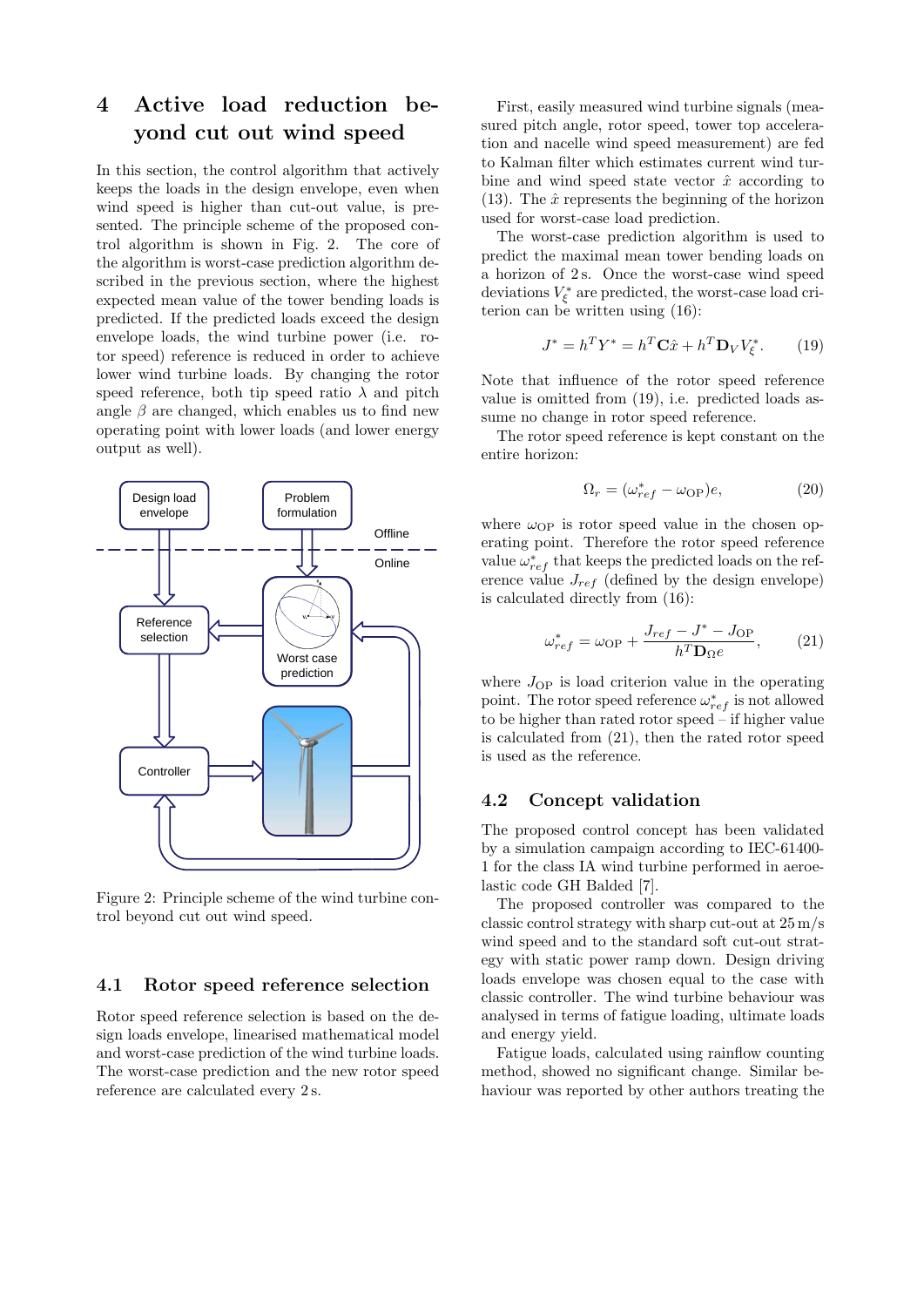

Figure 3: Comparison of standard soft cut-out strategy (ramp control) and proposed dynamic optimisation.

soft cut-out strategies [2]. The reason for this is the fact that the wind turbine spends relatively small amount of time operating in the high wind speed region. Therefore this extension of the operation region brings relatively small number of extra load cycles over lifetime. Moreover, the amplitude of these loads is not excessive since it was a criterion for the algorithm design. On the other hand soft cut-out strategy reduces number of shut downs and start ups compared to the classic sharp cutout strategy what is favourable in terms of fatigue loading. The design driving loading for the wind turbines in scope is torsional  $(M_z)$  and resultant bending  $(M_{xy})$  at the blade root, yaw bearing and tower and  $(M_x)$ ,  $(M_{yz})$  for the hub respectively. The design driving loads were either not changed or slightly reduced  $(1-4\%)$ . The ultimate loads were not changed in cases when their maximum values have been obtained for idling or parked conditions at extreme wind speed (e.g. 50 years recurrence period). These cases were not influenced by the described algorithm. At the other hand the observed slight reduction in loading comes from the fact that the described algorithm becomes active somewhat

below cut-out wind speed, thus reducing extreme loads occurring at this wind speed.

The wind turbine energy yield was increased by 0.9 % due to fact that the wind turbine operation region has now been extended. Compared to the standard soft cut-out strategy with static power ramp down, the proposed algorithm showed certain increase of 0.3 %. It is due to the dynamic nature of the algorithm that takes into account the actual wind turbine operation state and wind speed properties. It allows the control algorithm to "push" the turbine towards normal (rated) operation point at any occasion that will not bring the turbine in danger. This is clearly depicted in Fig. 3. The described behaviour results in smaller pitch angle excursions what is also favourable for wind turbine operation.

Resultant static power characteristics obtained by standard ramp cut-out and proposed dynamic approach are shown in Fig. 4.